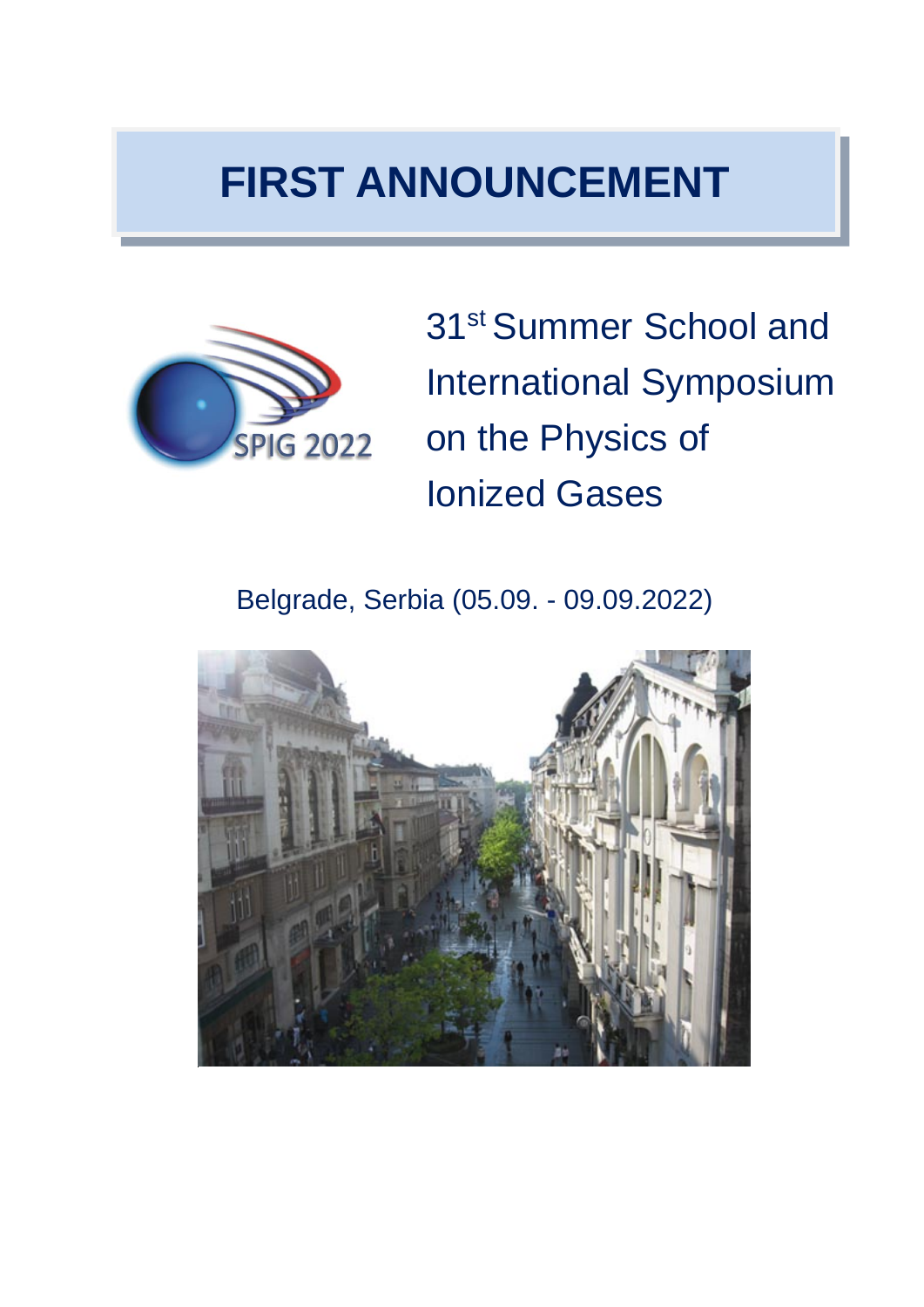# **GENERAL INFORMATION**

Dear Colleagues,

The Organizing Committee is pleased to inform you that the **31st Summer School and International Symposium on the Physics of Ionized Gases** (**SPIG 2022**) will be held in Belgrade, Serbia, in the period 05 – 09 September, 2022.

**The SPIG 2022** follows a longtime tradition initiated 60 years ago. The Conference covers a wide range of topics from fundamental studies to applications of ionized gases.

The  $5<sup>th</sup>$  workshop on X-ray and VUV Interaction with Biomolecules in Gas Phase ( $5<sup>th</sup>$  XiBiGP), organized in collaboration with the SOLEIL synchrotron (France) will be associated to the conference.

Due to the ongoing COVID 19 pandemic, **SPIG 2022** will be held in a format which allows participants to choose between **virtual** and **regular** (on-site) attendance.

Participants who choose to attend **SPIG 2022 virtually** will still be able to present their work, listen to all other presentations, and take part in discussions. Further details on virtual attendance will be announced on the official SPIG 2022 website.

Participants can also attend **SPIG 2022 regularly**, i.e., on-site, which we encourage. Therefore, all participants registered for virtual attendance can upgrade their participation to a regular one.

All necessary measures will be taken in order to provide a safe environment for regular participants.

# **TOPICS**

### **Section 1. Section 3.**

ATOMIC COLLISION PROCESSES LOW TEMPERATURE PLASMAS

- 1.1. Electron and Photon Interactions 3.1. Plasma Spectroscopy and with Atomic Particles **Container Containers** Other Diagnostic Methods
- 1.2. Heavy Particle Collisions 3.2. Gas Discharges
- 1.3. Swarms and Transport Phenomena 3.3. Plasma Applications and Devices

PARTICLE AND LASER BEAM GENERAL PLASMAS INTERACTION WITH SOLIDS 4.1. Fusion Plasmas 2.1. Atomic Collisions in Solids 4.2. Astrophysical Plasmas

- 2.2. Sputtering and Deposition 4.3. Collective Phenomena
- 2.3. Laser and Plasma Interaction with Surfaces

- 
- 
- 

### **Section 2. Section 4.**

- 
- 
-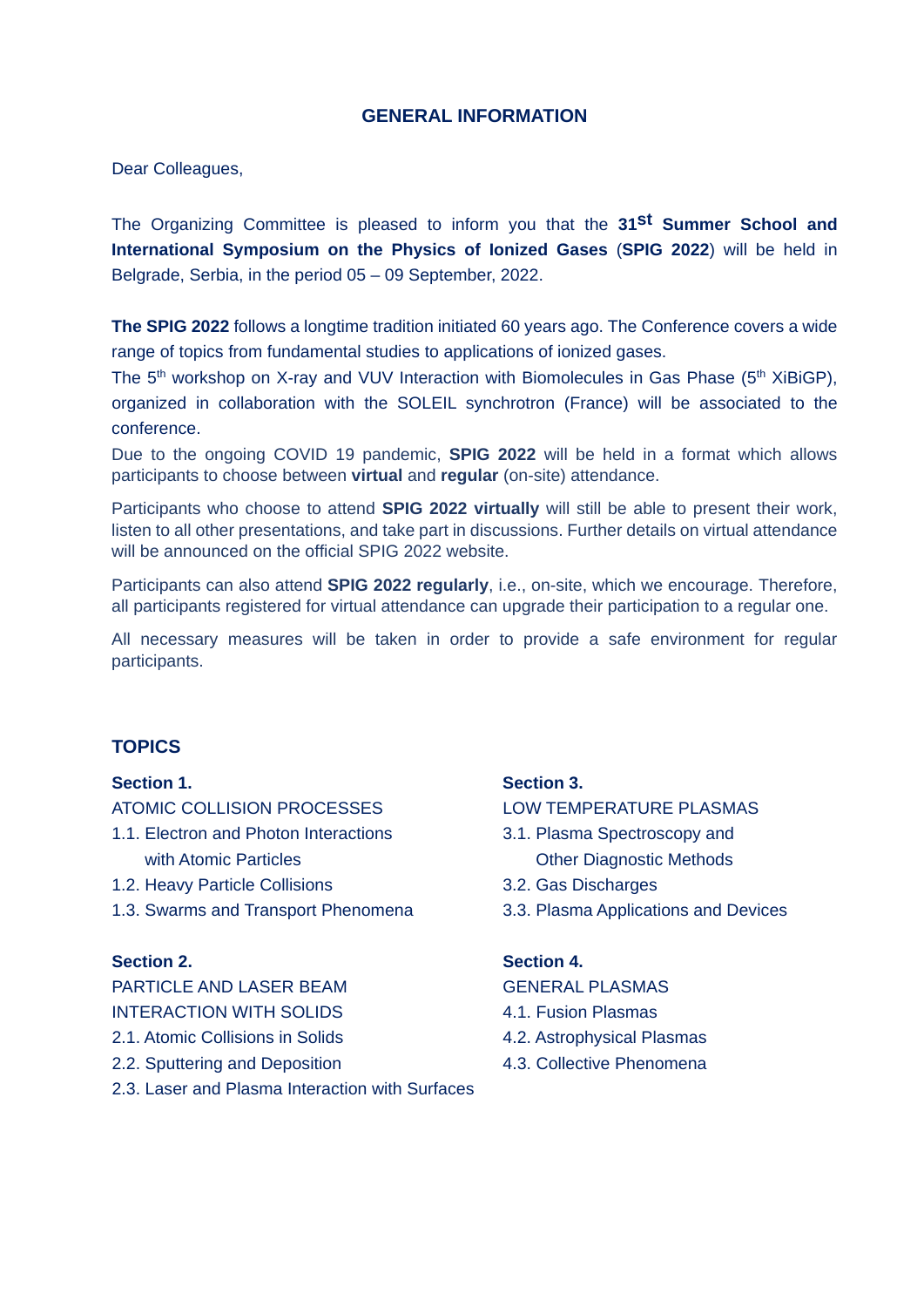### **SCIENTIFIC PROGRAMME**

The programme of the SPIG2022 will consist of Plenary Invited Lectures (45 min), Topical Invited Lectures (30 min), Progress Reports (20 min) and Contributed Papers (poster presentations), as well as XiBiGP workshop lectures (30 min). The Proceedings of Contributed Papers and Abstracts of Invited Lectures and Progress reports will be published and available before the Conference. Contributed Papers will be refereed by the Scientific Committee. The Book of Invited Lectures and Progress Reports will be published after the Conference.

The official language of the Conference is English.

### **COMMITTEES**

D. Ilić (Co-chair), Serbia D. Belić D. D. Cvetić (Co-chair) V. Srećković (Co-chair), Serbia N. Bibić B. Obradović (Co-chair)

A. Antoniou, Greece N. Konjević L. Gavanski (Co-secretary) D. Borka, Serbia J. Burgdörfer, Austria J. Labat N. Konjević J. Cvetić, Serbia G. Malović G. Malović N. Cvetanović V. Guerra, Portugal B. P. Marinković T. Gajo M. Ivković, Serbia Z. Mijatović I. Krstić K. Kutasi, Hungary **M. Milosavljević** N. Sakan I. Mančev, Serbia<br>
D. Marić, Serbia<br>
L. Č. Popović D. Marić, Serbia L. Č. Popović N. J. Mason, UK A. Milosavliević, France B. Stanić V. Milosavljević, Serbia K. Mima, Japan Z. Mišković, Canada L. Nahon, France B. Obradović, Serbia G. Poparić, Serbia P. Roncin, France I. Savić, Serbia Y. Serruys, France N. Simonović, Serbia M. Škorić, Japan M. Trtica, Serbia S. Tošić, Serbia

R. White , Australia

M. S. Dimitrijević

### **SCIENTIFIC COMMITTEE ADVISORY COMMITTEE ORGANIZING COMMITTEE**

S. Đurović M. Ignjatović (Co-secretary)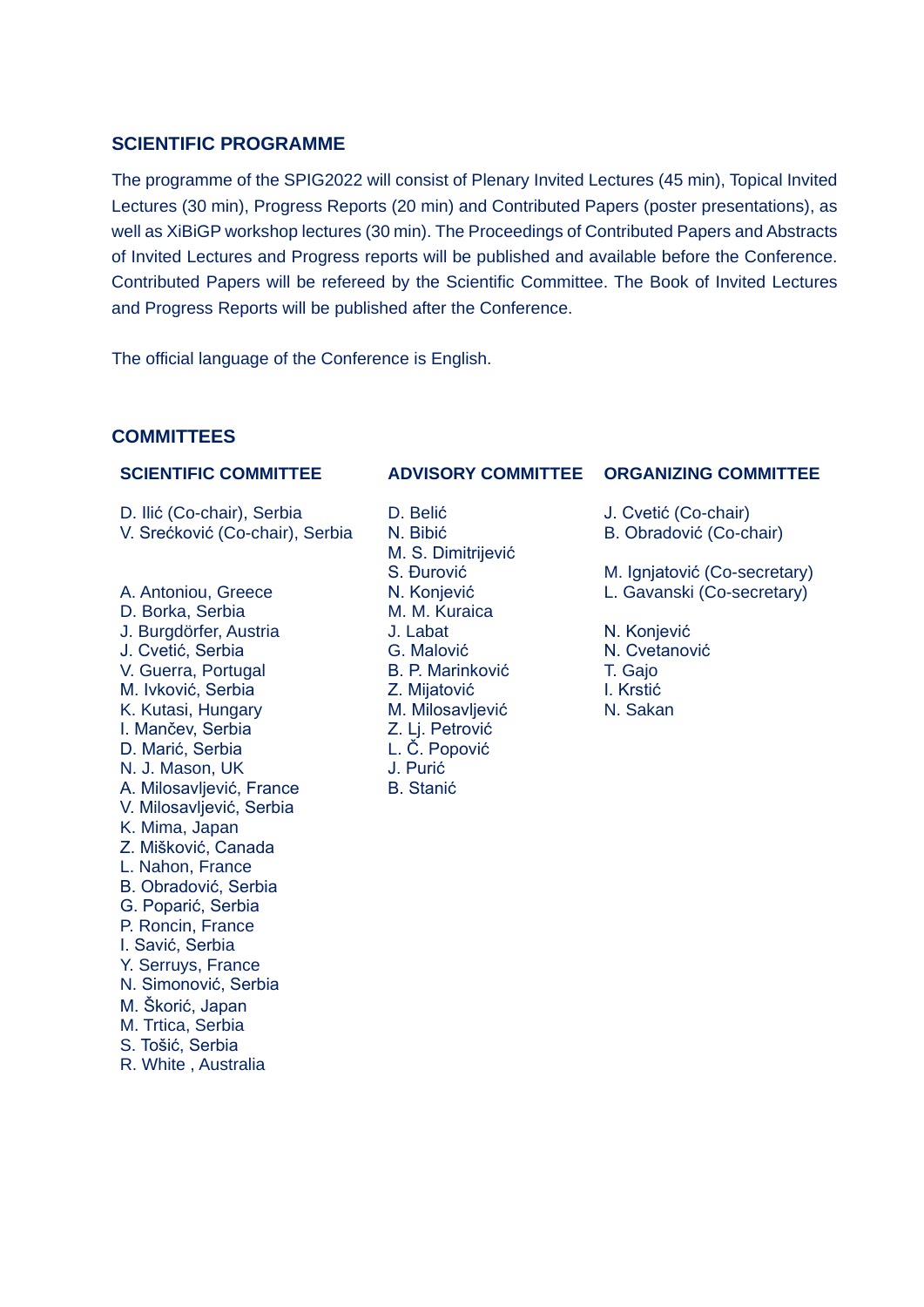# **ORGANIZED BY:**



University of Belgrade The School of Electrical Engineering



University of Belgrade Faculty of Physics



Serbian Academy of Science and Arts

# **CONTACT**

Website**: [www.spig2022.ipb.ac.rs](http://www.spig2022.ipb.ac.rs/)**

Official Conference e-mail: [spig2022@ipb.ac.rs](mailto:spig2022@ipb.ac.rs)  Chairs: J. Cvetić (cvetic\_j@etf.rs), B. Obradović (obrat@ff.bg.ac.rs) Secretaries: M. Ignjatović (ignjatovic@etf.bg.ac.rs), L. Gavanski (lazar.gavanski@df.uns.ac.rs)

The official technical organizer of the Conference is the **[PanaComp Agency](http://www.panacomp.net/)** 

# **IMPORTANT DATES**

Early registration: May **15, 2022** Contributed papers and Abstracts of Invited lectures: **May 15, 2022** Second Announcement: **May 15, 2022** Final Announcement: **August 01, 2022** Proceedings manuscripts submission: **September 10, 2022**

# **REGISTRATION AND CONFERENCE FEES**

| <b>Type</b>                            | <b>Before May 15, 2022</b> | <b>After May 15, 2022</b> |
|----------------------------------------|----------------------------|---------------------------|
| Regular                                | <b>EUR 250</b>             | <b>EUR 350</b>            |
| <b>Students</b>                        | <b>EUR 200</b>             | <b>EUR 250</b>            |
| Accompanying persons                   | <b>EUR 50</b>              | <b>EUR 80</b>             |
| 5 <sup>th</sup> XiBiGP Workshop (only) | <b>EUR 75</b>              | <b>EUR 100</b>            |
| Virtual participation                  | <b>EUR 50</b>              | <b>EUR 80</b>             |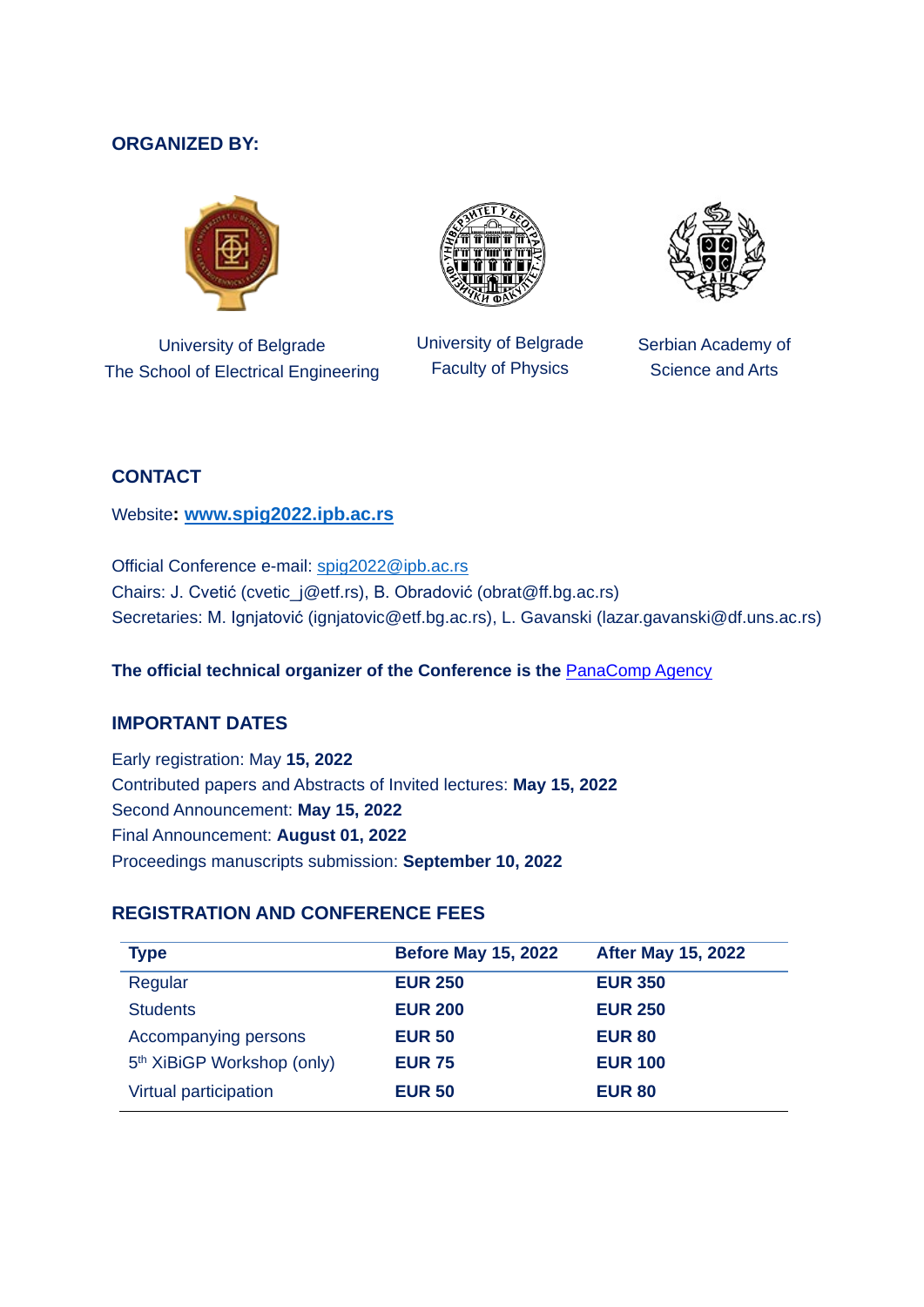Participants are encouraged to register as soon as possible, via the conference website and to use bank transfers for registration fee payments. The [PanaComp Agency](http://www.panacomp.net/) will send an e-mail with details about the payment instruction<sup>[\\*](#page-4-0)</sup>. Exceptionally, the payment will be possible in cash at the registration desk. The registration fee includes conference proceedings and printed material, organized bus-transportation on the arrival/departure day, welcome party, coffee breaks, and conference dinner.

The Organizers will try to provide partial support to students and early stage researchers. For further information please visit the Conference webpage [www.spig2022.ipb.ac.rs](http://www.spig2022.ipb.ac.rs/) or send an email to the Organizers.

# **LOCATION AND VENUE**

Serbian Academy of Sciences and Arts, Knez Mihajlova 35, Belgrade, Serbia.

### **ABOUT BELGRADE**

Belgrade (Beograd-its name in Serbian translates to White City) is the capital and the largest city in Serbia having about 2 million inhabitants. With 7000 year long history Belgrade is one of the oldest cities in Europe. The city is situated on the Balkan Peninsula at the confluence of two international rivers, Sava and Danube. Due to favorable geographical position, Belgrade has been exposed to numerous invaders. Many civilizations have left their mark on the city.

Today, Belgrade is the capital of Serbian culture, education, science and economy. There are streets, squares, monuments, parks, drinking fountains, archeological sites and other cultural assets that deserve recommendation. With impressive views over the Danube and Sava rivers, the Belgrade Fortress and the Kalemegdan Park together represent a cultural monument of exceptional importance, the area where various sports and cultural events take place. Skadarlija, the old bohemian quarter is reminiscent of the late 19th and early 20th century time period in Belgrade. It was back then when its taverns and restaurants (the oldest and the most famous are legendary restaurants "Tri šešira", "Ima dana" and "Dva jelena") were a meeting place for many of the greatest figures of the cultural scene of the period. It is often compared with the Montmartre in Paris, both for its appearance and the cheerful, vigorous artists' atmosphere. Belgrade is famous for its exciting night life. One of the biggest tourist attractions in the summertime is Ada Ciganlija, an island on the river Sava, where one can go for a swim and also enjoy numerous sports and recreational facilities.

The official language is Serbian, while visitors from abroad can use English to communicate.

<span id="page-4-0"></span><sup>\*</sup> Please note that all official communication from the Organizers is done through e-mails or Conference webpage. Any phone call from an agency, presenting as an organizer and offering help with the hotel booking, should be ignored.